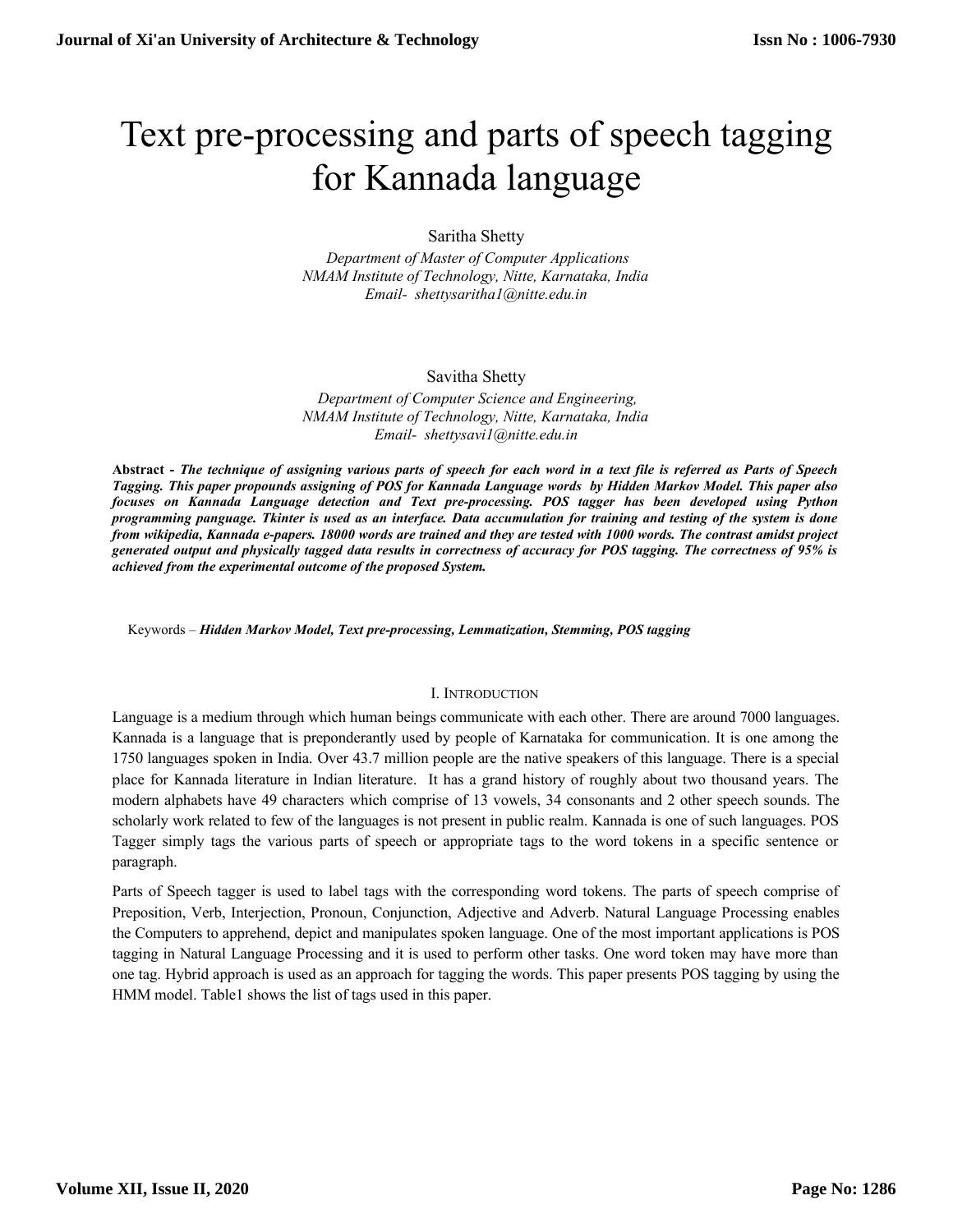$36$ 

 $\overline{OB}$ 

| NO                      | <b>TAGS</b>            | PARTS OF SPEECH  | <b>EXAMPLE</b> |
|-------------------------|------------------------|------------------|----------------|
| ī                       | NN                     | Noun             | ವರ್ಷ           |
| $\overline{2}$          | NST                    | Nloc             | ಮೇಲೆ           |
|                         | <b>NNP</b>             | Proper Noun      | 2e             |
| $\overline{4}$          | PRP                    | Pronoun          | ನನ್ನ           |
| 5                       | <b>DEM</b>             | Demonstrative    | ප              |
| $\overline{6}$          | VM                     | Verb Finite      | ಬರೆದನು         |
| 7                       | VAUX                   | Auxiliary Verb   | ಬರೆಯುತ್ತಾ      |
| $\overline{\mathbf{8}}$ | IJ                     | Adjective        | ಸುಂದರವಾದ       |
| $\overline{9}$          | $\overline{\text{RB}}$ | Adverb           | ವೇಗವಾಗಿ        |
| 10                      | PSP                    | Postposition     | ಜೊತೆ           |
| 11                      | RP                     | particles        | ಕೂಡ            |
| $\overline{12}$         | $\overline{cc}$        | Conjunction      | ಮತು            |
| 13                      | WQ                     | Question words   | chetto         |
| 14                      | QF                     | Quantifiers      | ಬಹಳ            |
| 15                      | QC                     | Cardinals        | ಒಂದು           |
| 16                      | QO                     | Ordinal          | ಒಂದನೆ          |
| 17                      | CL                     | Group            | ಮಂದಿ           |
| 18                      | COMP                   | Complimentizer   | ಮತ್ತೆ          |
| 19                      | <b>INTF</b>            | Intensifier      | ತುಂಬಾ          |
| 20                      | $\overline{\text{NJ}}$ | Interjection     | ಅಯ್ಯೂ          |
| $\overline{21}$         | NEG                    | Negative verbs   | ಬಂದಿಲ್ಲ        |
| $\overline{22}$         | SYM                    | Symbol           |                |
| 23                      | <b>RDP</b>             | Reduplication    | ಬೇಗ ಬೇಗ        |
| $\overline{24}$         | UT                     | Quotative        | ಎಂದು           |
| $\overline{25}$         | NUM                    | Numbers          | ೪೫             |
| 26                      | ECH                    | Echo words       | ಅಕ್ಕಪಕ್ಕ       |
| 27                      | <b>UNK</b>             | Unknown          | Hello          |
| 28                      | XC                     | Compounds        | ಅಗಿಫರ್ವತ       |
| 29                      | CM                     | Comma            |                |
| 30                      | FS                     | Full stop        |                |
| $\overline{31}$         | QM                     | Question mark    | $\overline{?}$ |
| 32                      | <b>EXM</b>             | Exclamatory mark | ļ              |
| 33                      | CN                     | Colon            |                |
| 34                      | SC                     | Semicolon        | ,              |
| $\overline{35}$         | HY                     | Hyphen           |                |

**Opening Bracket** 

### TABLE 1 : LIST OF POS TAGS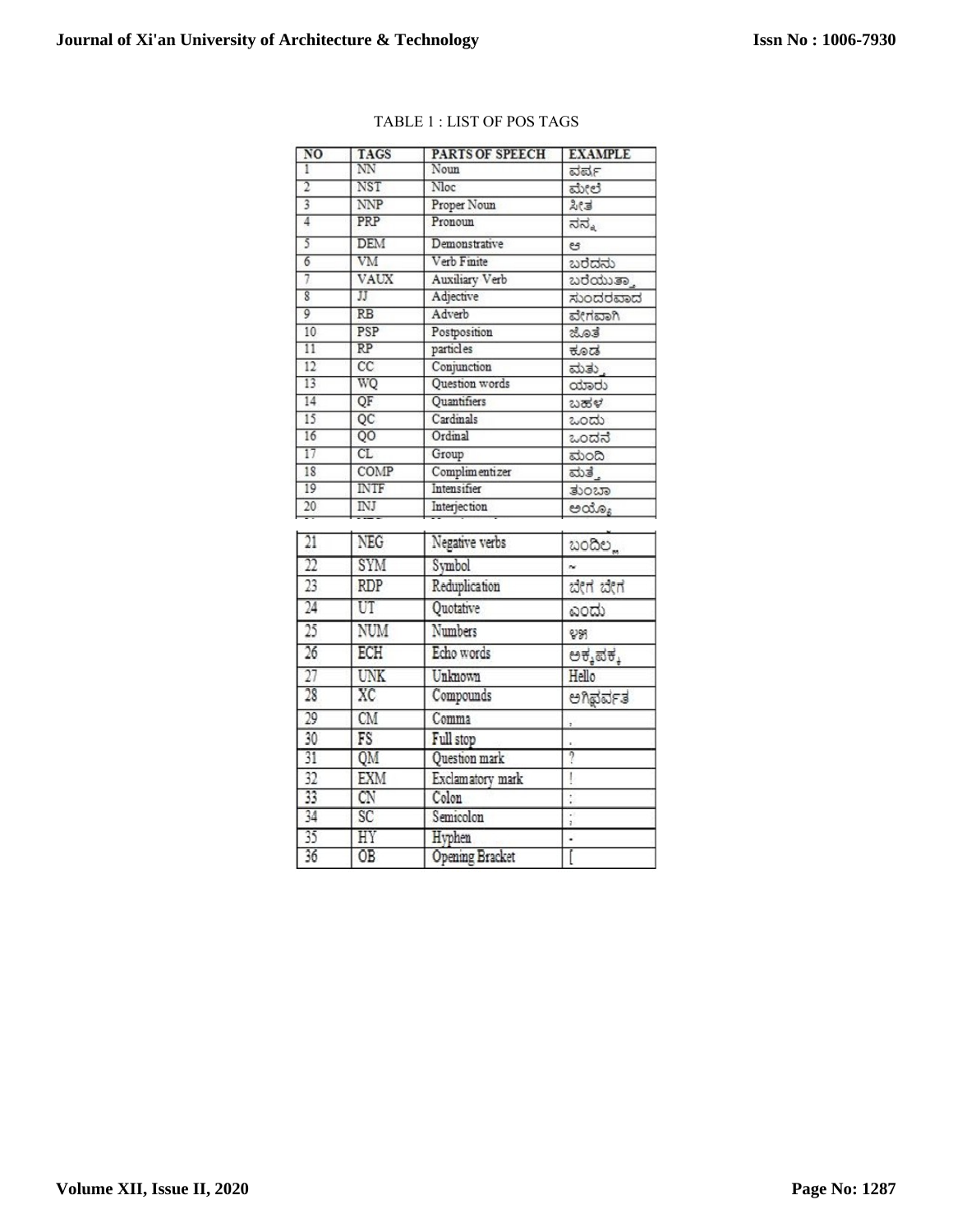|    | CB      | Closing Bracket         |          |
|----|---------|-------------------------|----------|
| 38 | CF      | Closing flower brackets |          |
| 39 | $_{OP}$ | Opening Parentheses     |          |
| 40 | CP      | Closing Parentheses     |          |
| 41 | AP      | Apostrophe              |          |
| 42 | DQ      | Inverted Commas         | $\alpha$ |
| 43 | EL      | Ellipse                 |          |
| 44 | AT      | At Symbol               | ø        |
| 45 | DL      | Dollar                  |          |
| 46 | HS      | Hash                    | ₩        |
| 47 | VR      | Viram                   |          |
|    |         |                         |          |

The rest of the paper is organized as follows. Proposed embedding and extraction algorithms are explained in section II. Experimental results are presented in section III. Concluding remarks are given in section IV.

#### II. LITERATURE SURVEY

POS taggers in different languages have been constructed. Analysis has been carried out for few of the linguistic languages such as Kannada, Telugu, Malayalam, Hindi, Tamil, Bengali, Marathi, Gujarati, Chhattisgarhi, Punjabi, Urdu and Odia.

POS Tagger for Bengali language was proffered using CRF. This tagger used a corpus of over 72,341 words and 26 tags for assessment and efficiency of 90.3% is achieved [1]. POS tagger was proffered for Hindi language using Hidden Markov Model. Pre-processor used is naive stemmer and longest suffix matching algorithm is used. Efficiency achieved is 93.12% [2].

POS Tagger was prefered for Assamese language using Hidden Markov Model. Simple morphological analysis was used to tag unknown words. This tagger used a corpus of over 10,000 words and 172 tags for assessment and correctness of 87% is achieved [3]. POS Tagger was proposed for Hindi Language using Hidden Markov Model. Accuracy of 92% is achieved by using Indian Language POS tag set [4]. POS tagger Malayalam is developed using Conditional Random Field for Malayalam Language, rule based approaches and Support Vector Machine algorithm is used [5]. POS tagger for Kannada Language is proposed using CRF. Data is accumulated from online Kannada newspapers. Corpus of over 1000 words is used for training the system and 45 tags are used for tagging. 99.49% is the accuracy that is achieved by the system [6].

POS tagger for Kannada Language is developed by extracting grammatical information and morphological features of the data. EMILLE corpus is used and the correctness achieved is over 90%[7]. POS tagger for Chhattisgarhi language is developed by using rule based parts of speech tagger. Corpus of over 40,000 is used for training the data and 30 tags are used for tagging the words. The correctness of the system achieved is 78%[8].

#### II. METHODOLOGY

The proposed System is constructed using Hybrid approach. Hidden Markov Model is used for tagging the word with appropriate tags. The input given is Kannada Text File. At first, the Text file is split into sentences and tokens with the help of tokenizer. The language detection is done to make sure that only Kannada words are taken into consideration. The language detection is done by checking if the data is within the Unicode range. If the word is not in Kannada then it will assign UNK tag to the tagged data and then display the tagged data. In the proposed system, punctuations are also considered as separate tags.

#### *2.1 Language detection –*

Kannada Language is detected by using Unicode range of Kannada characters. If the Unicode of the data is within the range of U+0C80...U+0CFF then it is considered as a Kannada word.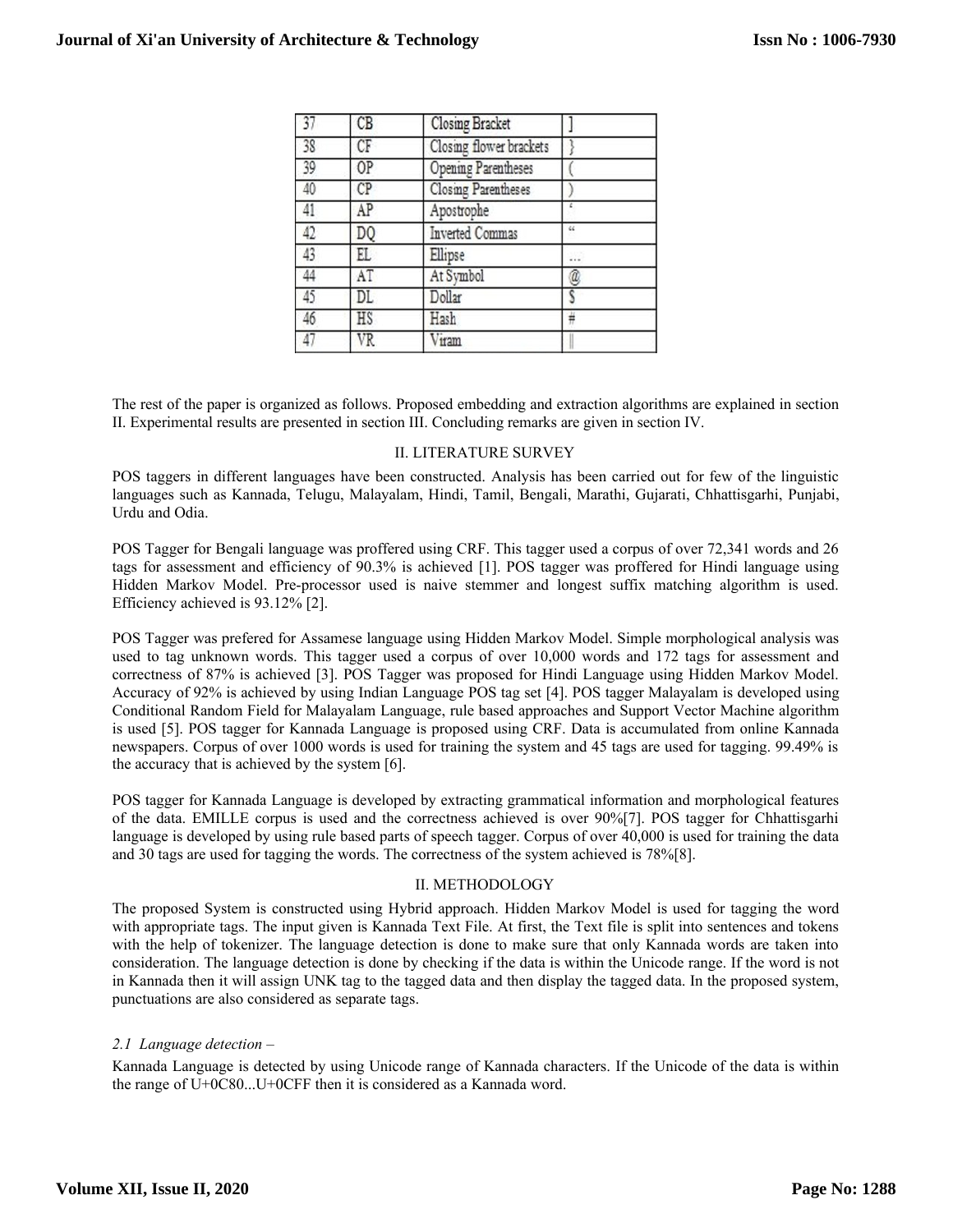#### *2.2 Text pre-processing –*

Text pre-processing benefits us in cleaning the text before further processing of the data. The assorted preprocessing techniques used are:

- 1) Removal of Stop words or the words those are not so important in the text and filtering the data
- 2) Removal of punctuation marks which are not so useful
- 3) Tokenization is performed for sentences and tokens to simplify the further processing of data.
- 4) Stemming and lemmatization

Lemmatization is a method of transforming the words in a sentence to the dictionary form of that word. Stemming is a method of lowering words to their respective word stem. The word stems are not required to be of same root word as their morphological root in the dictionary. The word can be equal or can be it's smaller form. In Stemming few predefined prefixes and suffixes are checked in the words and then it is curtailed to its normal form. In Lemmatization, Tokens are curtailed to its essence. A dictionary is maintained to change the altered form into its base form.

#### *2.2 Hidden Marchov Model –*

The algorithm applied is HMM model for projected parts of speech tagger. It is a statistical model to be used to interpret the observable events that are depended on the internal factors, which are hidden and they are not observable. The hidden states in our proposed system are tags and observable states are words.

- 1. Emission matrix is of size : [tags]\*[words] Emission matrix depicts the probabilities of forming valid observations when a specific state is given.
- 2. Transition matrix is of size [tags]\*[tags]. Transition matrix depicts the probabilities of changing from a specific state to some other state. During each transmission least used trellis path is eliminated.

Dataset preparation : The tagging of words are done by tagging tags from user-defined tag set. The proposed system contains 48 tags. The data is accumulated from Wikipedia and e-papers. Few moral stories from Kannada Language are also taken into consideration.

2.2.1 Algorithm for implementation of HMM

Input : Untagged data as input Output : Tagged data

- Step 1 : Kannada sentence and words are split through line splitter code.
- Step 2 : Duplicate words are discarded and count of the tag occurrence is calculated.
- Step 3 : Emission and Transition matrix is computed.
- Step 4 : Open Kannada test file
- Step 5 : For range in length(tags)
- Step 6 : Find the maximum probability by using Viterbi Algorithm. Go back to step5
- Step 7 : The tagged data corresponding to words are displayed.

2.2.2 Viterbi algorithm

Step 1: Initialization - Initialize the viterbi matrix of the size |no\_of\_tags|\*|no\_of\_words\_in\_test\_sentence|

 Step 2 : Updation of the viterbi matrix - viterbi decoder is used in order to update the matrix. All possibilities of hidden states are calculated.

Step 3: Select the most suitable tag for the last word of the test sentences by identifying the maximum probability for the last column.

Step4 : Final step - Identify the most suitable tag for every word by backtracking.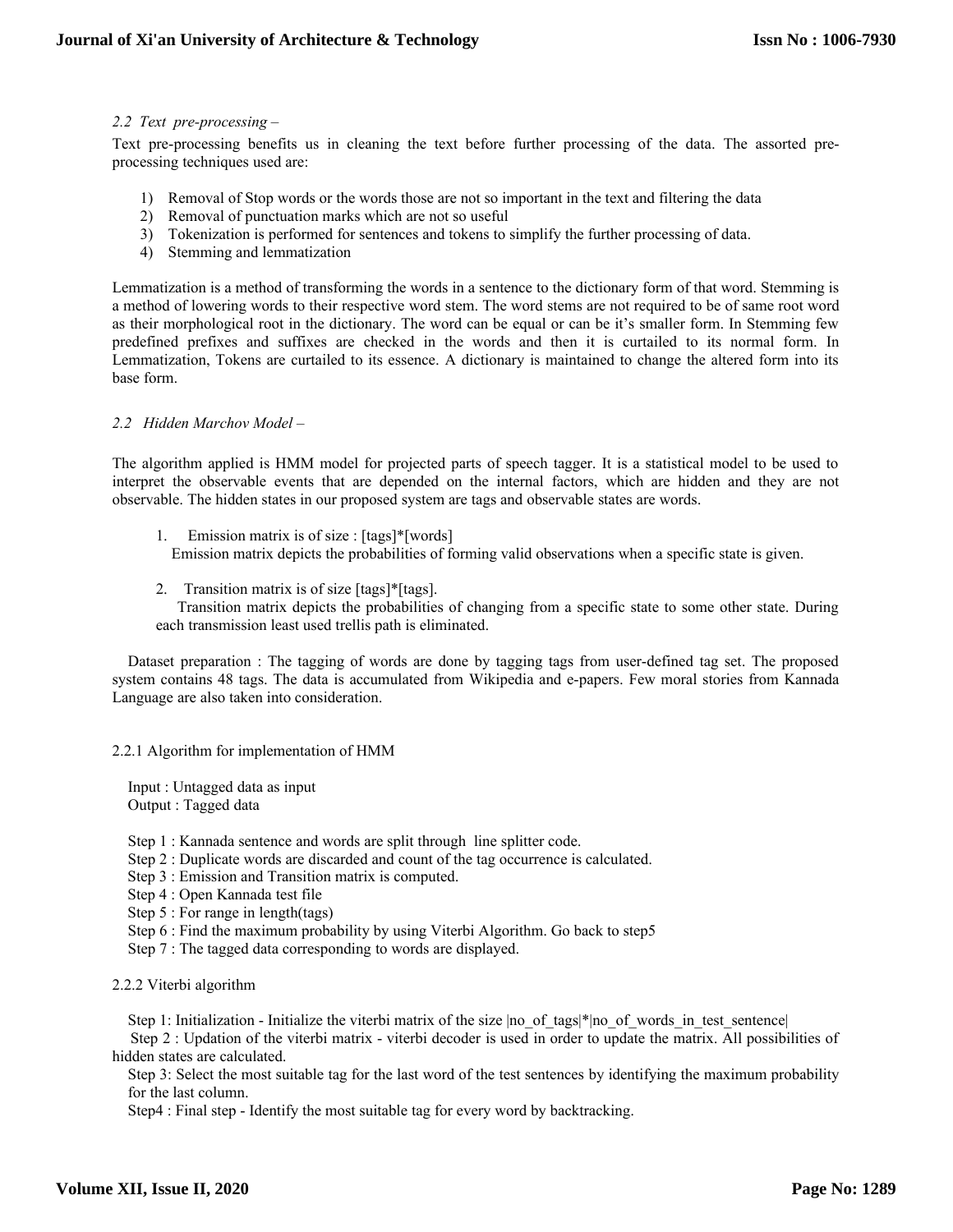#### IV. RESULTS AND DISCUSSION

Correctness of the proposed system is checked by comparing human annotated tags with the system generated output. We compare correctly tagged words with the total number of tags that are present to find the accuracy. The proposed system attains correctness of 95%.

 $Accuracy of the system = \frac{total number of tokens correctly tagged}{total number of words}$ 

The text pre-processing is carried out to clean the text so that it is ready to be processed by the machine. Lemmatization and Stemming :

| Word       | <b>Stem</b> | Lemma   |
|------------|-------------|---------|
| ಹೂವಿನಿಂದ   | ಹೂವಿ        | ಹೂವು    |
| ಮಾತನ್ನು    | ಮಾತ         | ಮಾತು    |
| ಪ್ರಯತ್ನಿಸು | ಪ್ರಯತ್ನಿ    | ಪ್ರಯತ್ನ |

TABLE 2: EXAMPLES FOR LEMMATIZATION AND STEMMING

Table 2 shows that lemmatization is analogously superior to stemming. The altered word is curtailed to its essence making it simple to be handled. In the projected system, the HMM model is used to tag the POS tags with the Kannada text. Thousand distinct words are used for measuring the system.

ಭಾರತದ ಕರಾವಳಿಯು ೭೫೧೭ ಕಿಲೋಮೀಟರ್ (4700 ಮೈಲಿ) ಉದ್ದವನ್ನು ಹೊಂದಿದೆ;

## ಭಾರತದ NNP ಕರಾವಳಿಯು NN ೭೫೧೭ NUM ಕಿಲೋಮೀಟರ್ VM (OP 4700 UNK ಮೈಲಿ NN ) CP ಉದ್ದವನ್ನು NN ಹೊಂದಿದೆ VM; SM..

Figure 1: Output of POS Tagging

Text pre-processing is done independently in the proposed system because even punctuations are considered as separate tags. Output of POS tagging is shown in Figure 1.

#### IV. CONCLUSION

In natural language processing POS tagging is very much essential. Parts of Speech tagger in Kannada language by making use of HMM model has been conferred. Tokenization of sentences is done by line splitter program. These words are then checked by the probability of the emission and transition matrix and the appropriate tags are assigned. The proposed system is developed with corpus size of 18000 words with tag set of 48 parts of speech tags. Around thousand words are used as test data.